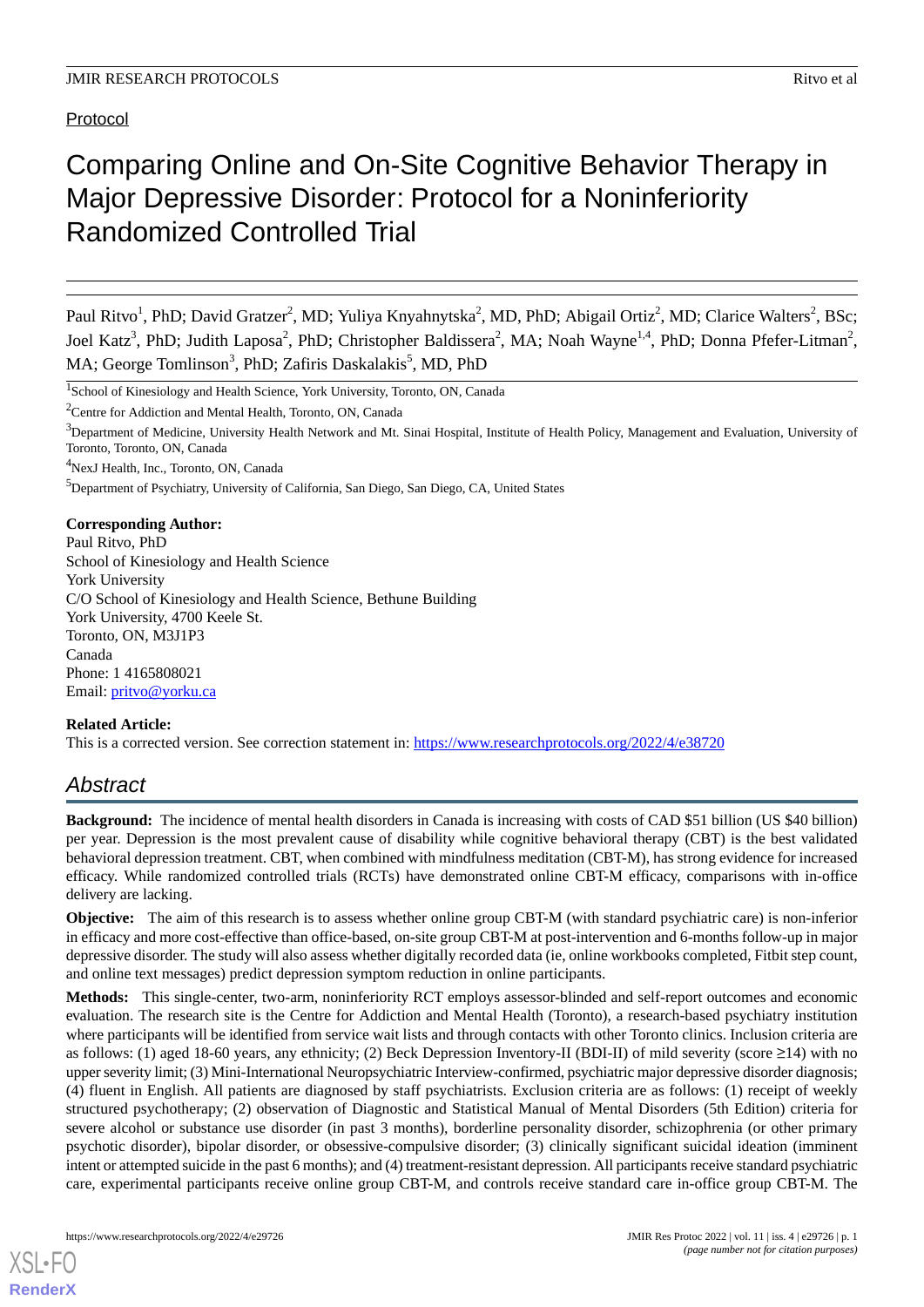online group program (in collaboration with NexJ Health, Inc) combines smartphone and computer-accessed workbooks with mental health phone counselling (16 hours in 16 weeks) that coordinates software interactions (eg, secure text messaging and Fitbit-tracked walking). The primary outcome is BDI-II, and secondary outcomes are anxiety (Beck Anxiety Inventory), depression (ie, Quick Inventory of Depressive Symptomatology and 17-item Hamilton Depression Rating Scale), mindfulness (Five-Facet Mindfulness Questionnaire), quality of life (European Quality of Life Five Dimension), and pain (Brief Pain Inventory).

**Results:** Based on prior studies with the BDI-II and 80% power to reject an inferiority hypothesis with a 1-sided type I error rate of 5%, a sample of 78 per group is adequate to detect small-to-medium–effect sizes.

**Conclusions:** This study assesses online CBT-M efficacy and noninferiority in relation to in-person CBT, and the cost-effectiveness of both interventions.

**Trial Registration:** ClinicalTrials.gov NCT04825535; https://www.clinicaltrials.gov/ct2/show/NCT04825535

**International Registered Report Identifier (IRRID):** DERR1-10.2196/29726

*(JMIR Res Protoc 2022;11(4):e29726)* doi: [10.2196/29726](http://dx.doi.org/10.2196/29726)

#### **KEYWORDS**

online intervention; randomized controlled trial; major depressive disorder

## *Introduction*

Mental health disorders are Canada's most costly chronic health problem for both health systems and patients, and they are increasing in incidence. The current economic costs of mental health are estimated at CAD \$51 billion annually (US \$40 billion), with CAD \$42.3 billion (US \$33 billion) in direct costs to the Canadian health care system [\[1](#page-5-0)]. Depression is a commonly diagnosed mental health disorder, representing the most prevalent cause of disability worldwide [[2\]](#page-5-1). Cognitive behavioral therapy (CBT) is the best validated psychotherapy for the treatment of depression, with decades of research demonstrating its efficacy [[3](#page-5-2)]. Despite demonstrated efficacy, many individuals are not able to access adequate CBT treatment due to the limitations of face-to-face delivery. Improving access to CBT services is crucial to overcoming the treatment barriers (including geographic distance, cost, time, and perceived stigma) that currently prevent access to necessary mental health care for individuals with depression [\[4](#page-5-3)-[6\]](#page-5-4). Recent research projects have focused on internet-based CBT (with internet-delivered or telephone-based interventions) as a means of delivering cost-effective treatment to populations that are unable to access high-quality psychotherapy services within traditional in-office environments. The structured and goal-directed modules of CBT are well suited to online delivery, and numerous randomized controlled trials (RCTs) have indicated that internet-delivered CBT is highly effective in symptom reduction and depression remission [\[7](#page-5-5)-[9\]](#page-5-6). In recent years, CBT has been integrated with mindfulness meditation (CBT-M) following strong evidence for the increased efficacy when CBT and mindfulness meditation are combined [[10\]](#page-5-7). While other trials support online CBT and mindfulness efficacy versus control groups [\[11](#page-5-8)-[18\]](#page-6-0), no prior trial, to our knowledge, has compared the efficacy and cost-effectiveness of online group CBT-M versus standard office-based group CBT-M.

Previous noninferiority RCTs have indicated that guided online CBT can be at least as effective as in-person CBT for the treatment of depression; however, these studies are limited by the use of small, nonclinical samples and do not include cost-effectiveness comparisons [\[19](#page-6-1)-[21\]](#page-6-2). Research is now required with an adequate sample size and in-depth cost comparisons to fully establish noninferiority and cost-effectiveness [\[22](#page-6-3)]. This study has been registered with ClinicalTrial.gov (NCT04825535).

## *Methods*

#### **Aim**

This study has the 3 following aims: (1) to evaluate whether online group CBT-M (with standard psychiatric care) is noninferior in efficacy compared with office-based group CBT-M (with standard care) as measured by the BDI-II (Beck Depression Inventory-II) score in the treatment of adults with major depressive disorder (MDD) [[23\]](#page-6-4); (2) to evaluate whether online group CBT-M is more cost-effective than office-based group CBT-M post intervention and at 6 months post-intervention follow-up; (3) to assess, within the online group CBT-M intervention group, whether digitally recorded adherence data (ie, online workbooks completed, Fitbit tracked steps, online text messages exchanged, and phone sessions completed) predict outcome benefits as indicated by the changed BDI-II score [\[23](#page-6-4)].

#### **Ethical Considerations, Recruitment, and Randomization**

The study has been approved by the Research and Ethics Board at the Centre for Addiction and Mental Health (CAMH) (reference 087/2020). The participants will be identified from the wait lists within the CAMH General Adult Psychiatry and Health Systems Division, which annually services thousands of MDD patients. The attending physician or clinician identifies prospective participants and asks for their verbal consent to receive more information about the research. Once the patient's attending physician or clinician obtains verbal consent for more information about the research project, he or she can refer eligible participants to the research analyst who explores interest with the participant, and after an expressed interest, reviews and explains the study. Eligibility screening and written consent are undertaken in person prior to randomization. The study biostatistician performs electronic randomization with study IDs blindly assigned to intervention (online CBT-M plus

 $XS$  • FO **[RenderX](http://www.renderx.com/)**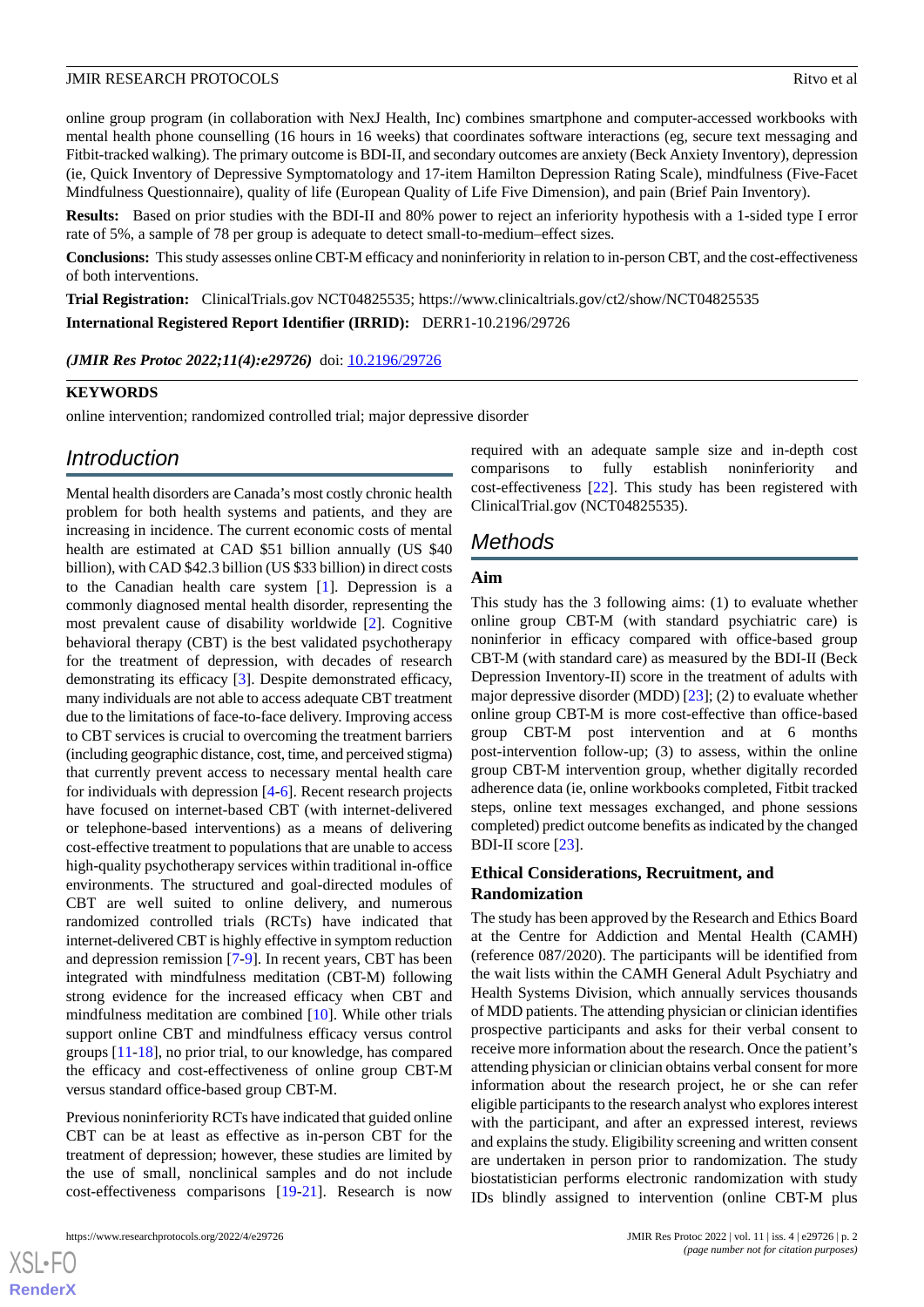standard psychiatric care) and control (office-based group CBT-M plus standard psychiatric care) groups. The study ID information with the respective group allocation will be transferred onto cards placed in opaque, individual, sealed envelopes. After a participant completes baseline questionnaires, the research analyst opens the next envelope in sequence to determine group allocation and study ID. Based on the results of previously successful RCTs, including the one conducted at the identical study site, we will recruit 100 participants per group or 200 overall (N=200). One-sided type 1 error rate is set at 5%. We chose a margin of 3 and a correlation of 0.70, indicating a sample size of 78 per group in 2 groups, which is more than adequate for the detection of small-to-medium effect sizes. The 16-week intervention entails 16 weekly group CBT in-person sessions (control group) (1.5 hours in duration) and 16 weekly, phone-based navigator-health coach sessions (16 hours in duration per subject in group or individual formats). Participants are assigned to review 1-2 workbooks and related videos per week (16-32 workbooks per 16 weeks). Assessments take place at post-intervention and 6 months follow-up. Given the recruitment, consent, and intervention target of 48 participants per year, we expect to complete the study within 2.5 to 3 years.

#### *Inclusion Criteria*

The inclusion criteria are as follows: (1) individuals 18-60 years of age; (2) BDI-II of at least mild severity (score  $\geq$ 14) with no upper severity limit [\[23](#page-6-4)]; (3) MINI (Mini-International Neuropsychiatric Interview)-confirmed diagnosis of MDD [[24\]](#page-6-5); and (4) fluency in English. All participants are diagnosed by a CAMH staff psychiatrist with diagnosis confirmed via the MINI [[24\]](#page-6-5), administered at the screening visit.

#### *Exclusion Criteria*

The exclusion criteria are as follows: (1) individuals currently receiving weekly structured psychotherapy; (2) individuals who meet DSM-V (Diagnostic and Statistical Manual of Mental Disorders, 5th Edition) criteria for severe alcohol or substance use disorder (in the past 3 months), borderline personality disorder, schizophrenia, or any other primary psychotic disorder, bipolar disorder, or obsessive-compulsive disorder; (3) individuals who manifest clinically significant suicidal ideation defined as imminent intent or attempted suicide (in the past 6 months); and (4) individuals who are judged to have treatment-resistant depression, as defined by failure in at least 2 trials of antidepressant medications or a course of psychotherapy during the current depressive episode [\[25](#page-6-6)].

#### **Interventions**

## *Online Intervention*

The online group CBT-M program combines online-accessed workbooks with phone-based navigator coaching that assists with the coordination and support of multiple software interactions (eg, secure text messaging, Fitbit tracked walking, and food monitoring via photography). Each participant is loaned a Fitbit HR Charge 4 (Fitbit Inc), which assesses physical steps and 24-hour heart rate, averaged in 5-second intervals. Intervention content builds on 6 online RCTs with students  $[26-32]$  $[26-32]$  $[26-32]$  $[26-32]$ , 1 RCT with adults with type 2 diabetes  $[11,33,34]$  $[11,33,34]$  $[11,33,34]$  $[11,33,34]$  $[11,33,34]$ 

(where significant mental health and blood glucose benefits resulted), and 1 online RCT with youth diagnosed with MDD [[22\]](#page-6-3). The content contains 24 workbook chapters on multiple topics derived from the focus group study (eg, Living By Your Truths, Overcoming Wired-ness and Tired-ness, Mindfulness and Relationships, Loss and Grief, Resilience, Befriending Ourselves, Befriending Your Body with Exercise, Body Image, Intimacy, Forgiveness, Overcoming Procrastination, Dealing with Negative Moods, Stress Resilience, Reducing Performance Anxiety, and Cultivating Inspiration), addressed in sequences mutually agreed on by the participants and navigator-coaches.

The online CBT-M groups address structured tasks that elevate mood and decrease anxiety. Depressive social withdrawals are identified and reflected on while corrective emotional experiences are elicited, structured, and supported. Healthy internet interactions are reinforced by the web-based program content (24 workbooks and 56 videos), with priorities guided by participant interests. While internet-based contacts are sometimes distracting "escapes" (eg, Netflix movies and video game playing), they can be productive, socially engaging events (eg, TED Talks, CBT discussion, and mindfulness instructions) where role-modeling coordinates with learning. Group members stimulate and reinforce health behavior adoptions (exercise, CBT, mindfulness, sleep hygiene, diet, and text message encouragement) and transformations from distractive media fixations to positive learning and enjoyment. Internet-based contacts integrate with face-to-face professional and familial contacts and social intimacy development. Group online CBT-M tasks emphasize applying CBT-M methods in accord with content themes, which are decatastrophizing, overcoming perfectionism, sound sleep, self-befriending, courage development, forgiveness, interpersonal mindfulness, and autonomous generosity. This progression coordinates physical and cognitive changes that integrate interpersonal contacts with self-management. The tracking of walking exercise and heart rate (HR), on a 24-hour basis, captures HR elevations that reflect episodes of anxiety and negative affect (elevated HR with minimal movement). There is selective sharing of Fitbit bio-behavioral data with designated staff and group members. Reduced HR often accompanies mindfulness practice while mildly elevated HR is closely associated with walking (ie, movement-affected HR). Self-modification goals involve improving autonomic nervous system balance through appropriate exercise, improved sleep hygiene, and restorative sleep [\[35](#page-7-0)].

## *Office-Based Intervention*

The on-site, usual-care CBT group follows the structure of the "Mind Over Mood" workbook in reviewing CBT concepts and procedures [\[36](#page-7-1)]. A series of worksheets assist participants in differentiating moods from thoughts and situational influences, leading to modifications of thinking, behavior, emotion, and mood.

Difficulties with cognitive change are assumed to be associated with self-acceptance deficits and negative mood dominance. Increased self-acceptance is linked with mindfulness experiences, which involve "more focusing on the present moment" and on nonjudgmental acceptance of ongoing

```
XSJ \cdot FRenderX
```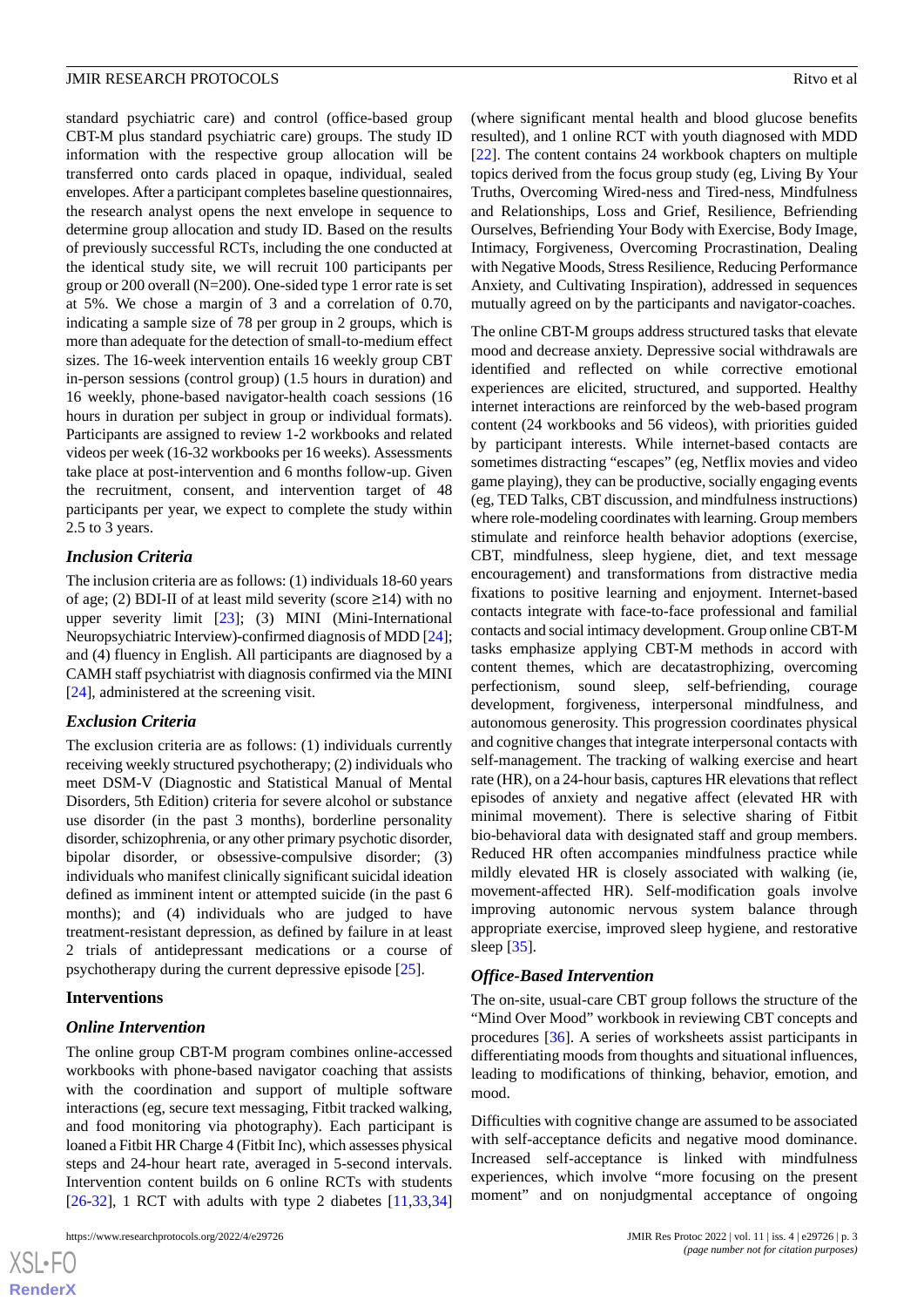experience. Mindful breathing awareness is described in content on "balanced deep breathing" and in tension releases achieved via progressive muscle relaxation practice [\[37](#page-7-2)].

An emphasized structure is the automatic thought record by which negative, disturbing thoughts are identified, and attention directed to alternate thoughts evaluated as clearer and less distorted. These transitions are more difficult when immersions in negative moods diminish the confidence in finding a "better" thought. Accordingly, self-efficacy is an important goal, emphasized in exchanges of support between group members and in enhanced experiences of self-acceptance.

Behavioral activations are structured for the development of increased awareness and observations of how self-control resources elicit gratifying activities. On the basis of behavioral activation practices, cognitive restructuring strategies utilize the automatic thought record or experiential approximations of the automatic thought record [[38\]](#page-7-3).

Another major component of group CBT-M at CAMH involves examinations of core beliefs where multiple techniques are employed (eg, self-observation logs and historical self-reviews) in the group setting and in individual homework assignments between sessions [[38\]](#page-7-3).

#### **Hypothesis**

Online group CBT-M will be noninferior to standard, office-based group CBT in the treatment of MDD (as indicated by BDI-II score change) when online and office-based treatment groups are compared, using both intention-to-treat and per-protocol analyses. Online group CBT-M will be more cost-effective than standard, office-based group CBT, as measured by cumulative costs and quality-adjusted life years (QALY) calculated in the cost utility analysis. Within the online CBT-M intervention participant group, digitally recorded adherence data will predict outcome benefits (as reflected in the BDI-II score change). Adherence over time will be compared within each participant using a generalized estimating equation logistic regression model with an autoregressive 1 (AR1) correlation structure.

#### **Outcome Measures**

#### *Primary Outcome*

The primary outcome measure is the BDI-II [\[23](#page-6-4)]. It is a 21-item self-report scale, measuring symptoms of depression with a 4-point Likert scale (0 to 3), with higher scores indicating more severe depressive symptoms. The customary cut-off scores for mild depression are 14 to 25, moderate depression 26 to 30, and severe depression 31 and greater.

#### *Secondary Outcomes*

The secondary outcomes assess the following: anxiety (Beck Anxiety Inventory) [\[39](#page-7-4)]; depression (QIDS [Quick Inventory of Depressive Symptomatology] [[40\]](#page-7-5) and HDRS-17 [17-item Hamilton Depression Rating Scale], consisting of an interview with a blinded-assessor rater) [[41\]](#page-7-6); mindfulness (FFMQ [Five-Facet Mindfulness Questionnaire]) [\[42](#page-7-7)]; quality of life (EQ-5D [European Quality of Life Five Dimension]) [\[43](#page-7-8),[44\]](#page-7-9);

 $XS$  $\cdot$ FC **[RenderX](http://www.renderx.com/)**

patient costs (health care cost diary for major depression) [[45\]](#page-7-10); and pain (brief pain inventory) [[46\]](#page-7-11).

All self-report measures and the HDRS-17 interview are carried out at the same CAMH mood and anxiety research clinic in identical assessment rooms. The HDRS-17 interviewer-assessor is blinded to intervention and control conditions for the trial duration and is experienced in the blinded-assessor role with similar conditions conducted at the identical study site used in this trial [\[22](#page-6-3)].

## *Results*

#### **Analyses**

#### *Primary Outcome*

The primary analysis will be a Bayesian analysis of covariance (ANCOVA), with change in BDI-II between baseline and 16 weeks as the outcome and 2 covariates, the baseline score and the intervention group variable, coded as "O" (for online) and "I" (for in-office). We refer to the parameter of interest as ∆, the baseline-adjusted difference between the 2 groups in the change in BDI-II from baseline to 16 weeks, coded such that ∆<0 means that the online group has a smaller decrease in the level of depression over the course of the study. Then, if  $\Delta$ >-3, the improvement in the online group is at most 3 points worse than the improvement in the in-office group, and the online group is noninferior to the in-office group. Using noninformative priors for all study parameters in the ANCOVA model, we will compute and plot the full posterior distribution of ∆, presenting the lower 95% credible interval for ∆, and then calculating the posterior probability that  $\Delta$ >-3; in other words, the probability (after observing the study data) that online CBT is noninferior, according to our definition. One advantage of a Bayesian approach is that it allows the assigning of posterior probabilities of noninferiority at other margins; notably, other margins near 3 may have equal levels of evidentiary support. For example, without a penalty for multiple testing, we can compute the probability that ∆>-2 or ∆>-4. Another advantage of the Bayesian approach is that it involves a more useful presentation of results than a simple confidence interval or *P* value. Finally, the outputs of the Bayesian model can be used as probabilistic inputs for the economic analysis. Since this is a noninferiority approach, the primary analysis will be per protocol, which, in the presence of intervention nonadherence, is more conservative than intention-to-treat (ie, less likely to conclude that groups are similar when they are not). Three secondary analyses of the primary outcome will be conducted. First, we will make the above between-group comparison of the changes in BDI-II scores from baseline to each follow-up time point. Secondly, we will perform an intention-to-treat analysis, including outcomes on participants who were nonadherent to their program (standard care CBT vs CBT online) using established cut-offs. Finally, to assess for sensitivity to random imbalance in baseline characteristic, the following covariates will be added to the ANCOVA model: age, baseline anxiety, baseline depression (HDRS-17), baseline pain, and baseline mindfulness. If more than 5% of the participants included in the per protocol are missing outcome data, that analysis will use multiple imputations within the Bayesian model with full baseline covariate data used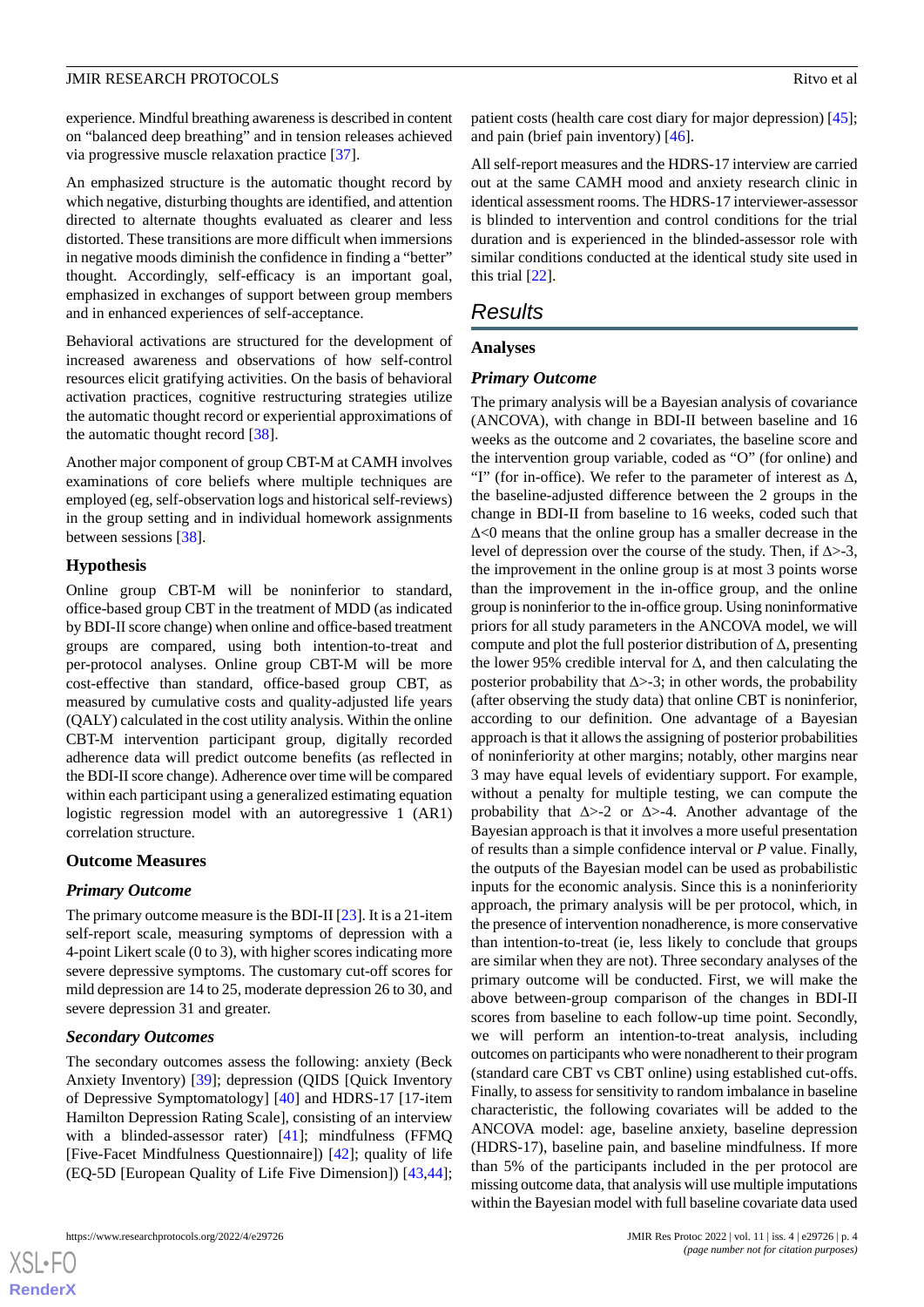to impute missing outcomes. In a second approach, we will assume that missing follow-up data are missing not at random and replace missing values by values randomly sampled from the upper half (high BDI-II) of their predictive distribution. This represents the assumption that those who have no follow-up BDI-II have values lower than the median predicted by their baseline characteristics. This will be repeated within the intention-to-treat analysis, where missing outcome data will be more common.

#### *Secondary Outcomes*

A similar modeling approach will be used for each secondary outcome (Beck Anxiety Inventory, QIDS, and HDRS-24), mindfulness (FFMQ [Five-Facet Mindfulness Questionnaire]), pain (brief pain inventory), health care cost diary for major depression, and quality of life (EQ-5D). While noninferiority margins per outcome are nonexistent, we will present probabilities for a range of margins based on fractions of the minimally clinical important difference for these scales (where available) or fractions of a standard deviation. All primary and secondary outcomes will be analyzed as continuous variables, with outcomes modelled as normal, *t*, rescaled beta, log-normal, or gamma distributions, whichever is most appropriate.

#### *Postintervention Period Outcomes*

We will examine BDI-II changes over time across the 2 intervention delivery models during a 6-month post-intervention period. To give a quantitative overview of changes between and within groups over 6 months, all study outcomes will be assessed using linear mixed effects models incorporating within-person correlation. Mixed effects models allow for including partial data (eg, from participants with missed visits or who dropped out prematurely) while accounting for repeated within-person data [\[47](#page-7-12)]. The baseline and follow-up scores (up to 10 months from baseline) will form the dependent variable and intervention group, time, and the time-treatment interactions will be the independent variables. Within-person correlation of residuals will be handled by an AR1 error structure. Through the examination of estimated model parameters and their 95% confidence intervals, we can assess whether changes over time are similar between groups and whether differences between groups at any given time are clinically important.

#### **Adherence**

 $XS$  $\cdot$ FC **[RenderX](http://www.renderx.com/)**

Multiple analyses are used to assess adherence in the online group CBT-M program and the relationship of adherence to both time and potential predictors. Adherence is cumulatively and quantitatively defined as a binary variable (adherent or nonadherent). We will assess adherence over 2 distinct periods—0 to 2 months and 2 to 4 months—so each participant has up to 2 adherence measures. Our first analysis of adherence will simply be the calculation of percentages adhering in each of the time windows. The chi-squared or Fisher exact tests will compare adherence within each of the time windows. All further analyses will be carried out on the sequence of 2 adherence measures on each participant using a generalized estimating equation logistic regression model with an AR1 correlation structure. A series of models will be run, which is as follows: to check adherence changes over time, we will use time as a

categorical predictor variable and assess its importance using a Wald test; to examine predictors of adherence, variables (steps per day or HR, workbooks completed, text messages exchanged, videos watched, and phone counselling calls completed) measured at the start of each of the 2 time periods will be added as predictors for the corresponding adherence outcome. These time-varying predictors help us assess whether the most recent assessment of a given predictor predicts adherence over the following 2 months.

#### **Missing Data**

Missing data may occur when participants miss an assessment or outcome measure but continue the study participation or because participants drop out prematurely. In the first case, regression-based imputation at the individual patient level will be used to impute the missing outcomes. In the second case, imputing data using bottom quintile scores of responders will be used as a worst-case sensitivity analysis. Loss to follow-up is unavoidable in MDD studies and can reflect poor intervention response. It was a relevant comparison variable in the recently completed RCT where loss to follow-up in the intervention arm was 10%, compared to 60% in the standard psychiatry control arm [\[22\]](#page-6-3). While differences may be more modest in the proposed trial (eg, 40% in group in-office CBT versus 10% in group online CBT), they will be carefully monitored and, as previously mentioned, represented in the cost-effectiveness and intention-to-treat analyses.

#### **Cost-effectiveness**

We will conduct a full economic evaluation following the design of a cost-utility analysis conducted from a societal and health care consumer or payer's perspective. We will adopt the following time horizons: within trial (4 and 10 months) and the lifetime of the trial cohort. A within-trial cost utility analysis will focus only on interventions directly evaluated in the trial. We will estimate costs for  $(1)$  the interventions;  $(2)$  physician services; (3) emergency department visits and hospitalizations; (4) outpatient diagnostic tests; (5) drugs, including those unrelated to MDD;  $(6)$  home care;  $(7)$  long-term care;  $(8)$ out-of-pocket costs; and (9) productivity costs. The intervention cost will be estimated by estimating the value of time of those administering the intervention, facility-use costs, and device or equipment costs, amortized over an appropriate period. Resource utilization, out-of-pocket costs, and productivity costs will be estimated using a patient cost diary. We will assess health outcome data in QALY using the EQ-5D at each time point [[48](#page-7-13)[-52](#page-7-14)]. Cumulative costs and QALY will be estimated and compared in order to calculate the incremental cost utility ratio, and incremental net health benefit. We will plot the cost-effectiveness acceptability curves and confidence ellipses to demonstrate variability in a trial sample and illustrate probability of online CBT-M being cost-effective compared with a standard CBT program at a range of willingness-to-pay thresholds.

## *Discussion*

If the hypothesized results are obtained, online group CBT-M for the treatment of MDD can be used by health care providers to deliver high-quality psychotherapy to more people in need.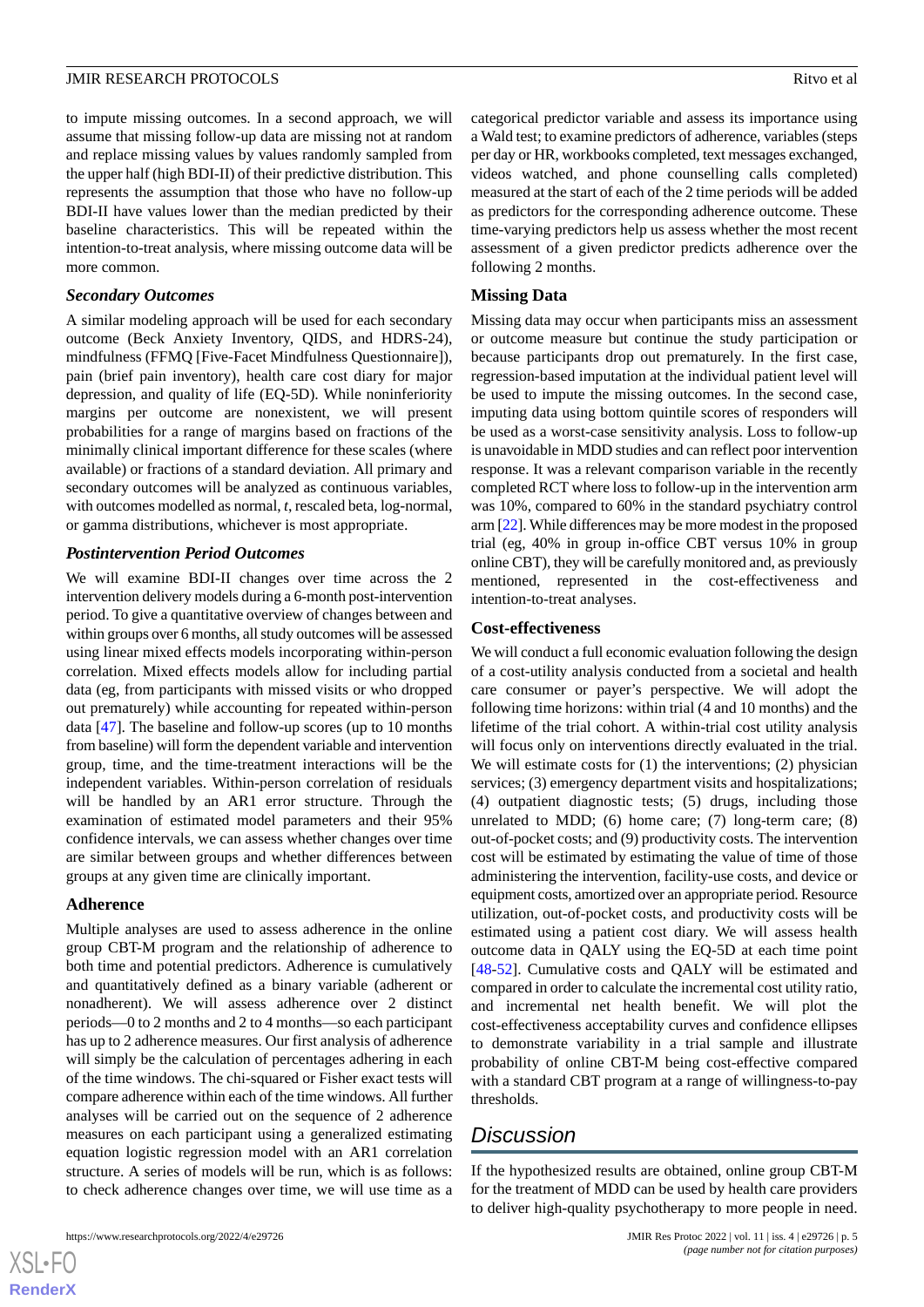Online group CBT-M may be a primary treatment option for individuals currently unable to access standard office-based care due to distance, time, or cost. The cost-effectiveness analysis of online versus office-based group CBT-M will provide policy makers with definitive evidence to appropriately

budget for internet-delivered CBT services. Acknowledged study limitations include the lack of blinding of self-report measures other than the interview-delivered HDRS-17 assessment [[41\]](#page-7-6).

## **Conflicts of Interest**

NW is an employee of NexJ Health and holds stock in the company. NexJ Health provides in-kind subscriptions for the digital health platform of NexJ Connected Wellness, which enables the delivery of the CBT-M program and provides health coaching to the participants in the CBT-M intervention group. PR receives in-kind software support from NexJ Health for this investigator-initiated study, funded by the Canadian Institutes of Health Research (CIHR). He also receives research support from NexJ Health through the Digital Health Research Fund administered by the Faculty of Health at York University. ZD has received research and equipment in-kind support for an investigator-initiated study through Brainsway Inc and Magventure Inc. He is also on the scientific advisory board for Brainsway Inc. His work has been supported by the National Institutes of Mental Health (NIMH), Canadian Institutes of Health Research (CIHR), Brain Canada, and Temerty Family Foundation, and Grant Family Foundation.

## **Multimedia Appendix 1**

CONSORT eHEALTH Checklist (V 1.6.1.). [[PDF File \(Adobe PDF File\), 879 KB](https://jmir.org/api/download?alt_name=resprot_v11i4e29726_app1.pdf&filename=63a20010e50049c013ad4c5bdbd21fa0.pdf)-[Multimedia Appendix 1\]](https://jmir.org/api/download?alt_name=resprot_v11i4e29726_app1.pdf&filename=63a20010e50049c013ad4c5bdbd21fa0.pdf)

#### <span id="page-5-1"></span><span id="page-5-0"></span>**References**

- 1. The human face of mental health and mental illness in Canada. Public Health Agency of Canada. 2006. URL: [https://www.](https://www.canada.ca/en/public-health/services/reports-publication) [canada.ca/en/public-health/services/reports-publication](https://www.canada.ca/en/public-health/services/reports-publication) [accessed 2022-01-20]
- <span id="page-5-2"></span>2. Senanayake B, Wickramasinghe SI, Chatfield MD, Hansen J, Edirippulige S, Smith AC. Effectiveness of text messaging interventions for the management of depression: A systematic review and meta-analysis. J Telemed Telecare 2019 Oct 20;25(9):513-523. [doi: [10.1177/1357633x19875852\]](http://dx.doi.org/10.1177/1357633x19875852)
- <span id="page-5-3"></span>3. Carter JD, Crowe MT, Jordan J, McIntosh VV, Frampton C, Joyce PR. Predictors of response to CBT and IPT for depression; the contribution of therapy process. Behav Res Ther 2015 Nov;74:72-79. [doi: [10.1016/j.brat.2015.09.003\]](http://dx.doi.org/10.1016/j.brat.2015.09.003) [Medline: [26432173](http://www.ncbi.nlm.nih.gov/entrez/query.fcgi?cmd=Retrieve&db=PubMed&list_uids=26432173&dopt=Abstract)]
- <span id="page-5-4"></span>4. Hoseini E, Zare F. Internet-Delivered Cognitive Behavioral Therapy for Major Depression and Anxiety Disorders. CCB 2020 Jun 01;1(2):1-3. [doi: [10.18502/ccb.v1i2.2892\]](http://dx.doi.org/10.18502/ccb.v1i2.2892)
- <span id="page-5-5"></span>5. Linardon J, Cuijpers P, Carlbring P, Messer M, Fuller-Tyszkiewicz M. The efficacy of app-supported smartphone interventions for mental health problems: a meta-analysis of randomized controlled trials. World Psychiatry 2019 Oct 09;18(3):325-336 [[FREE Full text](https://doi.org/10.1002/wps.20673)] [doi: [10.1002/wps.20673](http://dx.doi.org/10.1002/wps.20673)] [Medline: [31496095](http://www.ncbi.nlm.nih.gov/entrez/query.fcgi?cmd=Retrieve&db=PubMed&list_uids=31496095&dopt=Abstract)]
- 6. Thornicroft G, Mehta N, Clement S, Evans-Lacko S, Doherty M, Rose D, et al. Evidence for effective interventions to reduce mental-health-related stigma and discrimination. The Lancet 2016 Mar;387(10023):1123-1132. [doi: [10.1016/s0140-6736\(15\)00298-6](http://dx.doi.org/10.1016/s0140-6736(15)00298-6)]
- <span id="page-5-6"></span>7. Gratzer D, Khalid-Khan F. Internet-delivered cognitive behavioural therapy in the treatment of psychiatric illness. CMAJ 2016 Mar 01;188(4):263-272 [[FREE Full text\]](http://www.cmaj.ca/cgi/pmidlookup?view=long&pmid=26527829) [doi: [10.1503/cmaj.150007](http://dx.doi.org/10.1503/cmaj.150007)] [Medline: [26527829](http://www.ncbi.nlm.nih.gov/entrez/query.fcgi?cmd=Retrieve&db=PubMed&list_uids=26527829&dopt=Abstract)]
- <span id="page-5-7"></span>8. Mohr DC, Lattie EG, Tomasino KN, Kwasny MJ, Kaiser SM, Gray EL, et al. A randomized noninferiority trial evaluating remotely-delivered stepped care for depression using internet cognitive behavioral therapy (CBT) and telephone CBT. Behav Res Ther 2019 Dec;123:103485 [\[FREE Full text\]](http://europepmc.org/abstract/MED/31634738) [doi: [10.1016/j.brat.2019.103485\]](http://dx.doi.org/10.1016/j.brat.2019.103485) [Medline: [31634738\]](http://www.ncbi.nlm.nih.gov/entrez/query.fcgi?cmd=Retrieve&db=PubMed&list_uids=31634738&dopt=Abstract)
- <span id="page-5-8"></span>9. Andrews G, Basu A, Cuijpers P, Craske M, McEvoy P, English C, et al. Computer therapy for the anxiety and depression disorders is effective, acceptable and practical health care: An updated meta-analysis. J Anxiety Disord 2018 Apr;55:70-78 [[FREE Full text](https://linkinghub.elsevier.com/retrieve/pii/S0887-6185(17)30447-4)] [doi: [10.1016/j.janxdis.2018.01.001](http://dx.doi.org/10.1016/j.janxdis.2018.01.001)] [Medline: [29422409](http://www.ncbi.nlm.nih.gov/entrez/query.fcgi?cmd=Retrieve&db=PubMed&list_uids=29422409&dopt=Abstract)]
- 10. Kirk MA, Pirbaglou M, Weerasekera R, Ritvo P. Effectiveness of online cognitive behavioral interventions that include mindfulness for clinically-diagnosed anxiety and depressive disorders: A systematic review and meta-analysis. International Journal of Mental Health 2021 Nov 10:1-32. [doi: [10.1080/00207411.2021.1959807](http://dx.doi.org/10.1080/00207411.2021.1959807)]
- 11. Wayne N, Ritvo P. Smartphone-enabled health coach intervention for people with diabetes from a modest socioeconomic strata community: single-arm longitudinal feasibility study. J Med Internet Res 2014 Jun 06;16(6):e149 [[FREE Full text](https://www.jmir.org/2014/6/e149/)] [doi: [10.2196/jmir.3180\]](http://dx.doi.org/10.2196/jmir.3180) [Medline: [24907918\]](http://www.ncbi.nlm.nih.gov/entrez/query.fcgi?cmd=Retrieve&db=PubMed&list_uids=24907918&dopt=Abstract)
- 12. Coelho HF, Canter PH, Ernst E. Mindfulness-based cognitive therapy: Evaluating current evidence and informing future research. Psychology of Consciousness: Theory, Research, and Practice 2013 Aug;1(S):97-107. [doi: [10.1037/2326-5523.1.s.97\]](http://dx.doi.org/10.1037/2326-5523.1.s.97)
- 13. Karyotaki E, Riper H, Twisk J, Hoogendoorn A, Kleiboer A, Mira A, et al. Efficacy of Self-guided Internet-Based Cognitive Behavioral Therapy in the Treatment of Depressive Symptoms: A Meta-analysis of Individual Participant Data. JAMA Psychiatry 2017 Apr 01;74(4):351-359. [doi: [10.1001/jamapsychiatry.2017.0044\]](http://dx.doi.org/10.1001/jamapsychiatry.2017.0044) [Medline: [28241179](http://www.ncbi.nlm.nih.gov/entrez/query.fcgi?cmd=Retrieve&db=PubMed&list_uids=28241179&dopt=Abstract)]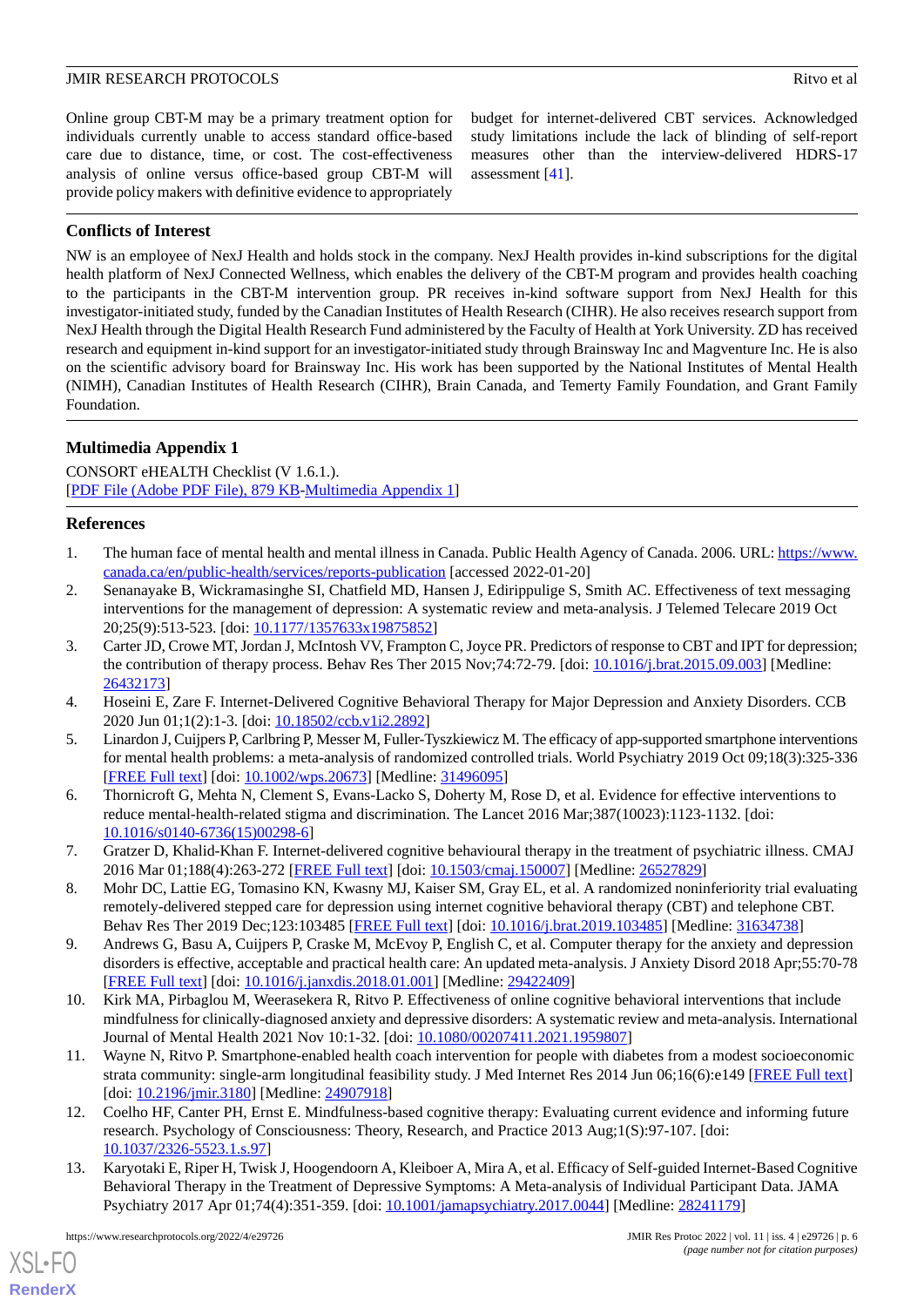- 14. Hofmann SG, Sawyer AT, Witt AA, Oh D. The effect of mindfulness-based therapy on anxiety and depression: A meta-analytic review. J Consult Clin Psychol 2010 Apr;78(2):169-183 [\[FREE Full text](http://europepmc.org/abstract/MED/20350028)] [doi: [10.1037/a0018555](http://dx.doi.org/10.1037/a0018555)] [Medline: [20350028](http://www.ncbi.nlm.nih.gov/entrez/query.fcgi?cmd=Retrieve&db=PubMed&list_uids=20350028&dopt=Abstract)]
- 15. Andersson G. Using the Internet to provide cognitive behaviour therapy. Behav Res Ther 2009 Mar;47(3):175-180. [doi: [10.1016/j.brat.2009.01.010](http://dx.doi.org/10.1016/j.brat.2009.01.010)] [Medline: [19230862\]](http://www.ncbi.nlm.nih.gov/entrez/query.fcgi?cmd=Retrieve&db=PubMed&list_uids=19230862&dopt=Abstract)
- 16. Andersson G, Cuijpers P. Internet-based and other computerized psychological treatments for adult depression: a meta-analysis. Cogn Behav Ther 2009;38(4):196-205. [doi: [10.1080/16506070903318960](http://dx.doi.org/10.1080/16506070903318960)] [Medline: [20183695\]](http://www.ncbi.nlm.nih.gov/entrez/query.fcgi?cmd=Retrieve&db=PubMed&list_uids=20183695&dopt=Abstract)
- <span id="page-6-0"></span>17. Cramer H, Lauche R, Paul A, Dobos G. Mindfulness-based stress reduction for breast cancer-a systematic review and meta-analysis. Curr Oncol 2012 Oct;19(5):e343-e352 [\[FREE Full text\]](https://www.mdpi.com/resolver?pii=conc-19-e343) [doi: [10.3747/co.19.1016\]](http://dx.doi.org/10.3747/co.19.1016) [Medline: [23144582\]](http://www.ncbi.nlm.nih.gov/entrez/query.fcgi?cmd=Retrieve&db=PubMed&list_uids=23144582&dopt=Abstract)
- <span id="page-6-1"></span>18. Chiesa A, Serretti A. Mindfulness-based stress reduction for stress management in healthy people: a review and meta-analysis. J Altern Complement Med 2009 May;15(5):593-600. [doi: [10.1089/acm.2008.0495\]](http://dx.doi.org/10.1089/acm.2008.0495) [Medline: [19432513](http://www.ncbi.nlm.nih.gov/entrez/query.fcgi?cmd=Retrieve&db=PubMed&list_uids=19432513&dopt=Abstract)]
- 19. Andersson G, Hesser H, Veilord A, Svedling L, Andersson F, Sleman O, et al. Randomised controlled non-inferiority trial with 3-year follow-up of internet-delivered versus face-to-face group cognitive behavioural therapy for depression. J Affect Disord 2013 Dec;151(3):986-994. [doi: [10.1016/j.jad.2013.08.022](http://dx.doi.org/10.1016/j.jad.2013.08.022)] [Medline: [24035673\]](http://www.ncbi.nlm.nih.gov/entrez/query.fcgi?cmd=Retrieve&db=PubMed&list_uids=24035673&dopt=Abstract)
- <span id="page-6-2"></span>20. Wagner B, Horn AB, Maercker A. Internet-based versus face-to-face cognitive-behavioral intervention for depression: a randomized controlled non-inferiority trial. J Affect Disord 2014 Jan;152-154:113-121. [doi: [10.1016/j.jad.2013.06.032](http://dx.doi.org/10.1016/j.jad.2013.06.032)] [Medline: [23886401](http://www.ncbi.nlm.nih.gov/entrez/query.fcgi?cmd=Retrieve&db=PubMed&list_uids=23886401&dopt=Abstract)]
- <span id="page-6-3"></span>21. Carlbring P, Andersson G, Cuijpers P, Riper H, Hedman-Lagerlöf E. Internet-based vs. face-to-face cognitive behavior therapy for psychiatric and somatic disorders: an updated systematic review and meta-analysis. Cogn Behav Ther 2018 Jan;47(1):1-18. [doi: [10.1080/16506073.2017.1401115](http://dx.doi.org/10.1080/16506073.2017.1401115)] [Medline: [29215315\]](http://www.ncbi.nlm.nih.gov/entrez/query.fcgi?cmd=Retrieve&db=PubMed&list_uids=29215315&dopt=Abstract)
- <span id="page-6-4"></span>22. Ritvo P, Knyahnytska Y, Pirbaglou M, Wang W, Tomlinson G, Zhao H, et al. Online Mindfulness-Based Cognitive Behavioral Therapy Intervention for Youth With Major Depressive Disorders: Randomized Controlled Trial. J Med Internet Res 2021 Mar 10;23(3):e24380 [\[FREE Full text\]](https://www.jmir.org/2021/3/e24380/) [doi: [10.2196/24380](http://dx.doi.org/10.2196/24380)] [Medline: [33688840\]](http://www.ncbi.nlm.nih.gov/entrez/query.fcgi?cmd=Retrieve&db=PubMed&list_uids=33688840&dopt=Abstract)
- <span id="page-6-5"></span>23. Beck AT, Steer RA, Brown GK. Manual for the Beck Depression Inventory-II. San Antonio, TX, US: Psychological Corporation; 1996.
- <span id="page-6-6"></span>24. Pettersson A, Modin S, Wahlström R, Af Winklerfelt Hammarberg S, Krakau I. The Mini-International Neuropsychiatric Interview is useful and well accepted as part of the clinical assessment for depression and anxiety in primary care: a mixed-methods study. BMC Fam Pract 2018 Jan 24;19(1):19 [\[FREE Full text](https://bmcfampract.biomedcentral.com/articles/10.1186/s12875-017-0674-5)] [doi: [10.1186/s12875-017-0674-5](http://dx.doi.org/10.1186/s12875-017-0674-5)] [Medline: [29368585](http://www.ncbi.nlm.nih.gov/entrez/query.fcgi?cmd=Retrieve&db=PubMed&list_uids=29368585&dopt=Abstract)]
- <span id="page-6-7"></span>25. Rush AJ, Trivedi MH, Wisniewski SR, Stewart JW, Nierenberg AA, Thase ME, et al. Bupropion-SR, Sertraline, or Venlafaxine-XR after Failure of SSRIs for Depression. N Engl J Med 2006 Mar 23;354(12):1231-1242. [doi: [10.1056/nejmoa052963](http://dx.doi.org/10.1056/nejmoa052963)]
- 26. Arpin-Cribbie C, Irvine J, Ritvo P. Web-based cognitive-behavioral therapy for perfectionism: a randomized controlled trial. Psychother Res 2012;22(2):194-207. [doi: [10.1080/10503307.2011.637242](http://dx.doi.org/10.1080/10503307.2011.637242)] [Medline: [22122217](http://www.ncbi.nlm.nih.gov/entrez/query.fcgi?cmd=Retrieve&db=PubMed&list_uids=22122217&dopt=Abstract)]
- 27. Radhu N, Daskalakis ZJ, Arpin-Cribbie CA, Irvine J, Ritvo P. Evaluating a Web-based cognitive-behavioral therapy for maladaptive perfectionism in university students. J Am Coll Health 2012;60(5):357-366. [doi: [10.1080/07448481.2011.630703\]](http://dx.doi.org/10.1080/07448481.2011.630703) [Medline: [22686358\]](http://www.ncbi.nlm.nih.gov/entrez/query.fcgi?cmd=Retrieve&db=PubMed&list_uids=22686358&dopt=Abstract)
- 28. Azam MA, Katz J, Fashler SR, Changoor T, Azargive S, Ritvo P. Heart rate variability is enhanced in controls but not maladaptive perfectionists during brief mindfulness meditation following stress-induction: A stratified-randomized trial. Int J Psychophysiol 2015 Oct;98(1):27-34. [doi: [10.1016/j.ijpsycho.2015.06.005](http://dx.doi.org/10.1016/j.ijpsycho.2015.06.005)] [Medline: [26116778\]](http://www.ncbi.nlm.nih.gov/entrez/query.fcgi?cmd=Retrieve&db=PubMed&list_uids=26116778&dopt=Abstract)
- 29. Azam MA, Katz J, Mohabir V, Ritvo P. Individuals with tension and migraine headaches exhibit increased heart rate variability during post-stress mindfulness meditation practice but a decrease during a post-stress control condition - A randomized, controlled experiment. Int J Psychophysiol 2016 Dec;110:66-74. [doi: [10.1016/j.ijpsycho.2016.10.011](http://dx.doi.org/10.1016/j.ijpsycho.2016.10.011)] [Medline: [27769879](http://www.ncbi.nlm.nih.gov/entrez/query.fcgi?cmd=Retrieve&db=PubMed&list_uids=27769879&dopt=Abstract)]
- <span id="page-6-8"></span>30. Ahmad F, El Morr C, Ritvo P, Othman N, Moineddin R, Team MVC. An Eight-Week, Web-Based Mindfulness Virtual Community Intervention for Students' Mental Health: Randomized Controlled Trial. JMIR Ment Health 2020 Feb 18;7(2):e15520 [\[FREE Full text](https://mental.jmir.org/2020/2/e15520/)] [doi: [10.2196/15520\]](http://dx.doi.org/10.2196/15520) [Medline: [32074061\]](http://www.ncbi.nlm.nih.gov/entrez/query.fcgi?cmd=Retrieve&db=PubMed&list_uids=32074061&dopt=Abstract)
- <span id="page-6-9"></span>31. El Morr C, Ritvo P, Ahmad F, Moineddin R, MVC Team. Correction: Effectiveness of an 8-Week Web-Based Mindfulness Virtual Community Intervention for University Students on Symptoms of Stress, Anxiety, and Depression: Randomized Controlled Trial. JMIR Ment Health 2020 Sep 30;7(9):e24131 [\[FREE Full text](https://mental.jmir.org/2020/9/e24131/)] [doi: [10.2196/24131\]](http://dx.doi.org/10.2196/24131) [Medline: [32997643](http://www.ncbi.nlm.nih.gov/entrez/query.fcgi?cmd=Retrieve&db=PubMed&list_uids=32997643&dopt=Abstract)]
- <span id="page-6-10"></span>32. Ritvo P, Ahmad F, El Morr C, Pirbaglou M, Moineddin R, Team MVC. A Mindfulness-Based Intervention for Student Depression, Anxiety, and Stress: Randomized Controlled Trial. JMIR Ment Health 2021 Jan 11;8(1):e23491 [[FREE Full](https://mental.jmir.org/2021/1/e23491/) [text](https://mental.jmir.org/2021/1/e23491/)] [doi: [10.2196/23491\]](http://dx.doi.org/10.2196/23491) [Medline: [33264098\]](http://www.ncbi.nlm.nih.gov/entrez/query.fcgi?cmd=Retrieve&db=PubMed&list_uids=33264098&dopt=Abstract)
- 33. Wayne N, Perez DF, Kaplan DM, Ritvo P. Health Coaching Reduces HbA1c in Type 2 Diabetic Patients From a Lower-Socioeconomic Status Community: A Randomized Controlled Trial. J Med Internet Res 2015 Oct 05;17(10):e224 [[FREE Full text](https://www.jmir.org/2015/10/e224/)] [doi: [10.2196/jmir.4871](http://dx.doi.org/10.2196/jmir.4871)] [Medline: [26441467](http://www.ncbi.nlm.nih.gov/entrez/query.fcgi?cmd=Retrieve&db=PubMed&list_uids=26441467&dopt=Abstract)]
- 34. Pludwinski S, Ahmad F, Wayne N, Ritvo P. Participant experiences in a smartphone-based health coaching intervention for type 2 diabetes: A qualitative inquiry. J Telemed Telecare 2016 Apr 21;22(3):172-178. [doi: [10.1177/1357633X15595178\]](http://dx.doi.org/10.1177/1357633X15595178) [Medline: [26199275](http://www.ncbi.nlm.nih.gov/entrez/query.fcgi?cmd=Retrieve&db=PubMed&list_uids=26199275&dopt=Abstract)]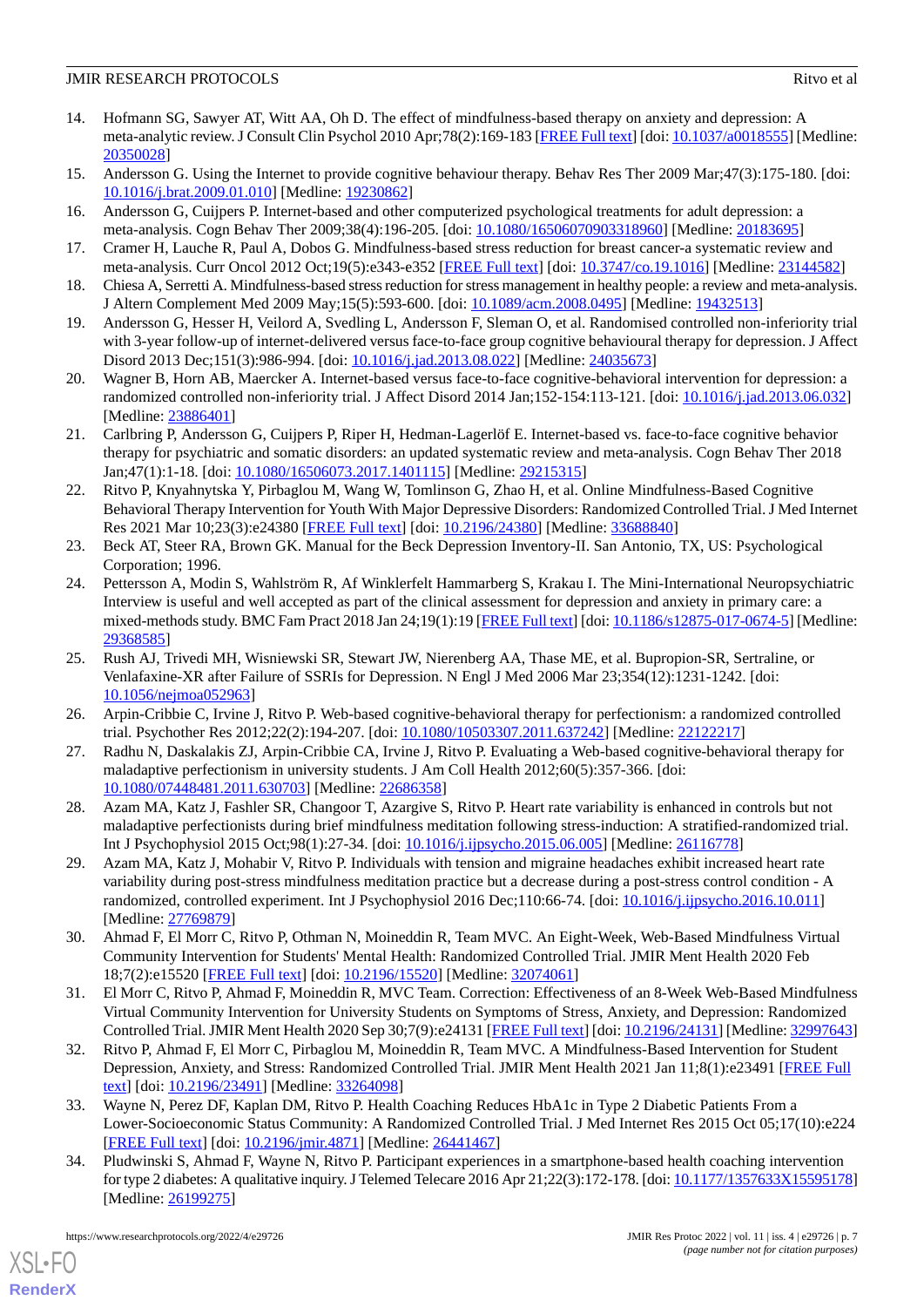- <span id="page-7-0"></span>35. Thayer JF, Yamamoto SS, Brosschot JF. The relationship of autonomic imbalance, heart rate variability and cardiovascular disease risk factors. Int J Cardiol 2010 May 28;141(2):122-131. [doi: [10.1016/j.ijcard.2009.09.543](http://dx.doi.org/10.1016/j.ijcard.2009.09.543)] [Medline: [19910061\]](http://www.ncbi.nlm.nih.gov/entrez/query.fcgi?cmd=Retrieve&db=PubMed&list_uids=19910061&dopt=Abstract)
- <span id="page-7-2"></span><span id="page-7-1"></span>36. Greenberger D, Padesky C. Mind over Mood. New York, US: Guilford Press; 2016. 37. McCallie MS, Blum CM, Hood CJ. Progressive Muscle Relaxation. Journal of Human Behavior in the Social Environment
- <span id="page-7-3"></span>2006 Jul 13;13(3):51-66. [doi: [10.1300/J137v13n03\\_04](http://dx.doi.org/10.1300/J137v13n03_04)] 38. Hawley LL, Padesky CA, Hollon SD, Mancuso E, Laposa JM, Brozina K, et al. Cognitive-Behavioral Therapy for Depression Using Mind Over Mood: CBT Skill Use and Differential Symptom Alleviation. Behav Ther 2017 Jan;48(1):29-44. [doi: [10.1016/j.beth.2016.09.003\]](http://dx.doi.org/10.1016/j.beth.2016.09.003) [Medline: [28077219\]](http://www.ncbi.nlm.nih.gov/entrez/query.fcgi?cmd=Retrieve&db=PubMed&list_uids=28077219&dopt=Abstract)
- <span id="page-7-5"></span><span id="page-7-4"></span>39. Julian LJ. Measures of anxiety: State-Trait Anxiety Inventory (STAI), Beck Anxiety Inventory (BAI), and Hospital Anxiety and Depression Scale-Anxiety (HADS-A). Arthritis Care Res (Hoboken) 2011 Nov;63 Suppl 11:S467-S472 [[FREE Full](https://doi.org/10.1002/acr.20561) [text](https://doi.org/10.1002/acr.20561)] [doi: [10.1002/acr.20561](http://dx.doi.org/10.1002/acr.20561)] [Medline: [22588767\]](http://www.ncbi.nlm.nih.gov/entrez/query.fcgi?cmd=Retrieve&db=PubMed&list_uids=22588767&dopt=Abstract)
- <span id="page-7-6"></span>40. Reilly TJ, MacGillivray SA, Reid IC, Cameron IM. Psychometric properties of the 16-item Quick Inventory of Depressive Symptomatology: a systematic review and meta-analysis. J Psychiatr Res 2015 Jan;60:132-140. [doi: [10.1016/j.jpsychires.2014.09.008](http://dx.doi.org/10.1016/j.jpsychires.2014.09.008)] [Medline: [25300442\]](http://www.ncbi.nlm.nih.gov/entrez/query.fcgi?cmd=Retrieve&db=PubMed&list_uids=25300442&dopt=Abstract)
- <span id="page-7-7"></span>41. Worboys M. The Hamilton Rating Scale for Depression: The making of a "gold standard" and the unmaking of a chronic illness, 1960-1980. Chronic Illn 2013 Sep 21;9(3):202-219 [[FREE Full text\]](https://journals.sagepub.com/doi/10.1177/1742395312467658?url_ver=Z39.88-2003&rfr_id=ori:rid:crossref.org&rfr_dat=cr_pub%3dpubmed) [doi: [10.1177/1742395312467658\]](http://dx.doi.org/10.1177/1742395312467658) [Medline: [23172888](http://www.ncbi.nlm.nih.gov/entrez/query.fcgi?cmd=Retrieve&db=PubMed&list_uids=23172888&dopt=Abstract)]
- <span id="page-7-8"></span>42. Williams MJ, Dalgleish T, Karl A, Kuyken W. Examining the factor structures of the five facet mindfulness questionnaire and the self-compassion scale. Psychol Assess 2014 Jun;26(2):407-418. [doi: [10.1037/a0035566\]](http://dx.doi.org/10.1037/a0035566) [Medline: [24490681](http://www.ncbi.nlm.nih.gov/entrez/query.fcgi?cmd=Retrieve&db=PubMed&list_uids=24490681&dopt=Abstract)]
- <span id="page-7-9"></span>43. Roset M, Badia X, Mayo N. Sample size calculations in studies using the EuroQol 5D. Qual Life Res 1999 Sep;8(6):539-549. [doi: [10.1023/a:1008973731515](http://dx.doi.org/10.1023/a:1008973731515)] [Medline: [10548869](http://www.ncbi.nlm.nih.gov/entrez/query.fcgi?cmd=Retrieve&db=PubMed&list_uids=10548869&dopt=Abstract)]
- <span id="page-7-10"></span>44. Shaw JW, Johnson JA, Coons SJ. US valuation of the EQ-5D health states: development and testing of the D1 valuation model. Med Care 2005 Mar;43(3):203-220. [doi: [10.1097/00005650-200503000-00003\]](http://dx.doi.org/10.1097/00005650-200503000-00003) [Medline: [15725977](http://www.ncbi.nlm.nih.gov/entrez/query.fcgi?cmd=Retrieve&db=PubMed&list_uids=15725977&dopt=Abstract)]
- <span id="page-7-11"></span>45. Hogan M, Taddio A, Katz J, Shah V, Krahn M. Incremental health care costs for chronic pain in Ontario, Canada: a population-based matched cohort study of adolescents and adults using administrative data. Pain 2016 Aug;157(8):1626-1633. [doi: [10.1097/j.pain.0000000000000561](http://dx.doi.org/10.1097/j.pain.0000000000000561)] [Medline: [26989805\]](http://www.ncbi.nlm.nih.gov/entrez/query.fcgi?cmd=Retrieve&db=PubMed&list_uids=26989805&dopt=Abstract)
- <span id="page-7-13"></span><span id="page-7-12"></span>46. Lapane KL, Quilliam BJ, Benson C, Chow W, Kim M. One, two, or three? Constructs of the brief pain inventory among patients with non-cancer pain in the outpatient setting. J Pain Symptom Manage 2014 Feb;47(2):325-333 [[FREE Full text](https://linkinghub.elsevier.com/retrieve/pii/S0885-3924(13)00316-3)] [doi: [10.1016/j.jpainsymman.2013.03.023\]](http://dx.doi.org/10.1016/j.jpainsymman.2013.03.023) [Medline: [23880588\]](http://www.ncbi.nlm.nih.gov/entrez/query.fcgi?cmd=Retrieve&db=PubMed&list_uids=23880588&dopt=Abstract)
- 47. Littel RC, Milliken GA, Stroup WW. SAS for Mixed Models. Cary, North Carolina, US: SAS Institute; 1996.
- 48. Molenberghs G, Verbeke G. Linear Mixed Models for Longitudinal Data. In: Linear Mixed Models in Practice: Lecture Notes in Statistics. New York, US: Springer; 2000:63-153.
- 49. Fairclough D. Design and analysis of quality of life studies in clinical trials (2nd Ed). New York, US: Routledge and CRC Press; 2010.
- <span id="page-7-14"></span>50. Rao SJ. Regression Modeling Strategies: With Applications to Linear Models, Logistic Regression, and Survival Analysis. Journal of the American Statistical Association 2003 Mar;98(461):257-258. [doi: [10.1198/jasa.2003.s263](http://dx.doi.org/10.1198/jasa.2003.s263)]
- 51. Nixon RM, Wonderling D, Grieve RD. Non-parametric methods for cost-effectiveness analysis: the central limit theorem and the bootstrap compared. Health Econ 2010 Mar 20;19(3):316-333. [doi: [10.1002/hec.1477\]](http://dx.doi.org/10.1002/hec.1477) [Medline: [19378353\]](http://www.ncbi.nlm.nih.gov/entrez/query.fcgi?cmd=Retrieve&db=PubMed&list_uids=19378353&dopt=Abstract)
- 52. Willan A, Briggs A. Statistical Analysis of Cost Effectiveness Data. New York, US: Wiley; 2006.

## **Abbreviations**

**ANCOVA:** analysis of covariance **AR1:** autoregressive 1 **BDI-II:** Beck Depression Inventory-II **CAMH:** Centre for Addiction and Mental Health **CBT:** cognitive behavioral therapy **CBT-M:** cognitive behavioral therapy with mindfulness **DSM-V:** Diagnostic and Statistical Manual of Mental Disorders, 5th Edition **EQ-5D:** European Quality of Life Five Dimension **FFMQ:** Five-Facet Mindfulness Questionnaire **HDRS:** Hamilton Depression Rating Scale **HR:** heart rate **MDD:** major depressive disorder **MINI:** Mini-International Neuropsychiatric Interview **QALY:** quality-adjusted life years **QIDS:** Quick Inventory of Depressive Symptomatology **RCT:** randomized controlled trial